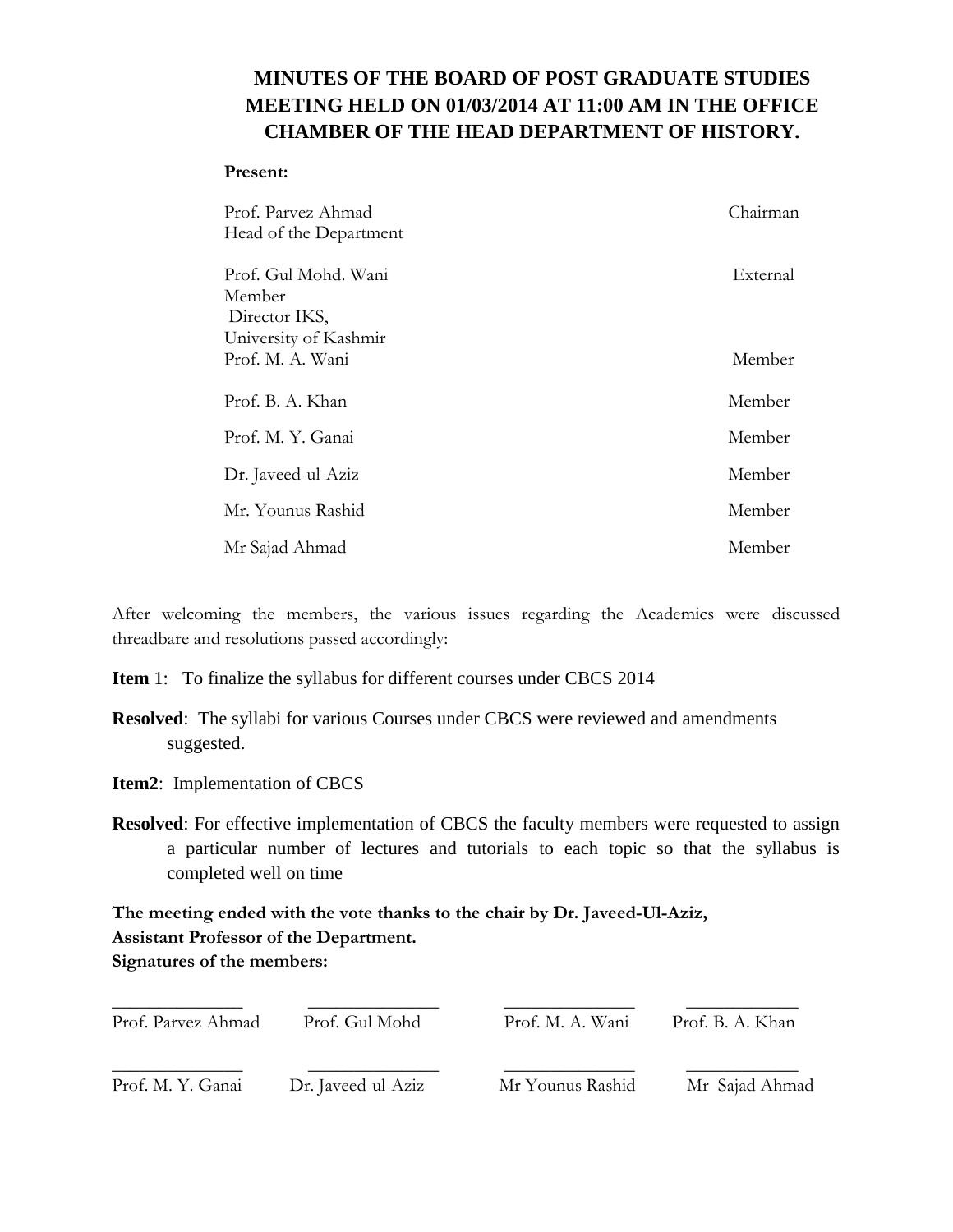## **MINUTES OF THE BOARD OF POST GRADUATE STUDIES MEETING HELD ON 16/05/2015 AT 11:00 AM IN THE OFFICE CHAMBER OF THE HEAD DEPARTMENT OF HISTORY.**

## **Present:**

| Prof. Parvez Ahmad                                                                          | Chairman        |
|---------------------------------------------------------------------------------------------|-----------------|
| Head of the Department                                                                      |                 |
| Prof. M. A. Wani                                                                            | Member          |
| Prof. B. A. Khan                                                                            | Member          |
| Prof. M. Y. Ganai                                                                           | Member          |
| Prof. Irshad Ahmad<br>Dept. of Political Science (Allied Subject),<br>University of Kashmir | External Member |
| Dr. Javeed-ul-Aziz                                                                          | Member          |
| Abdul Rashid Lone                                                                           | Member          |
| Mr. Younus Rashid                                                                           | Member          |
| Mr Sajad Ahmad                                                                              | Member          |

After welcoming the members, the various issues regarding the Academics were discussed threadbare and resolutions passed accordingly:

- **Item** 1: To finalize the syllabus for different courses under CBCS 2015
- **Resolved**: The syllabi for various Courses under CBCS were reviewed and amendments suggested.
- **Item2**: Implementation of CBCS
- **Resolved**: For effective implementation of CBCS the faculty members were requested to assign a particular number of lectures and tutorials to each topic so that the syllabus is completed well on time
- **Item 3**: Appointment and role of Academic Councilor
- **Resolved**:- Dr. Javeed ul Aziz is appointed as Academic Councilor for the Deaprtment. He was entrusted the job to facilitate the students to make rational choices from the pool of electives offered by Different Departments.

**The meeting ended with the vote thanks to the chair by Dr. Javeed-Ul-Aziz, Assistant Professor of the Department.**